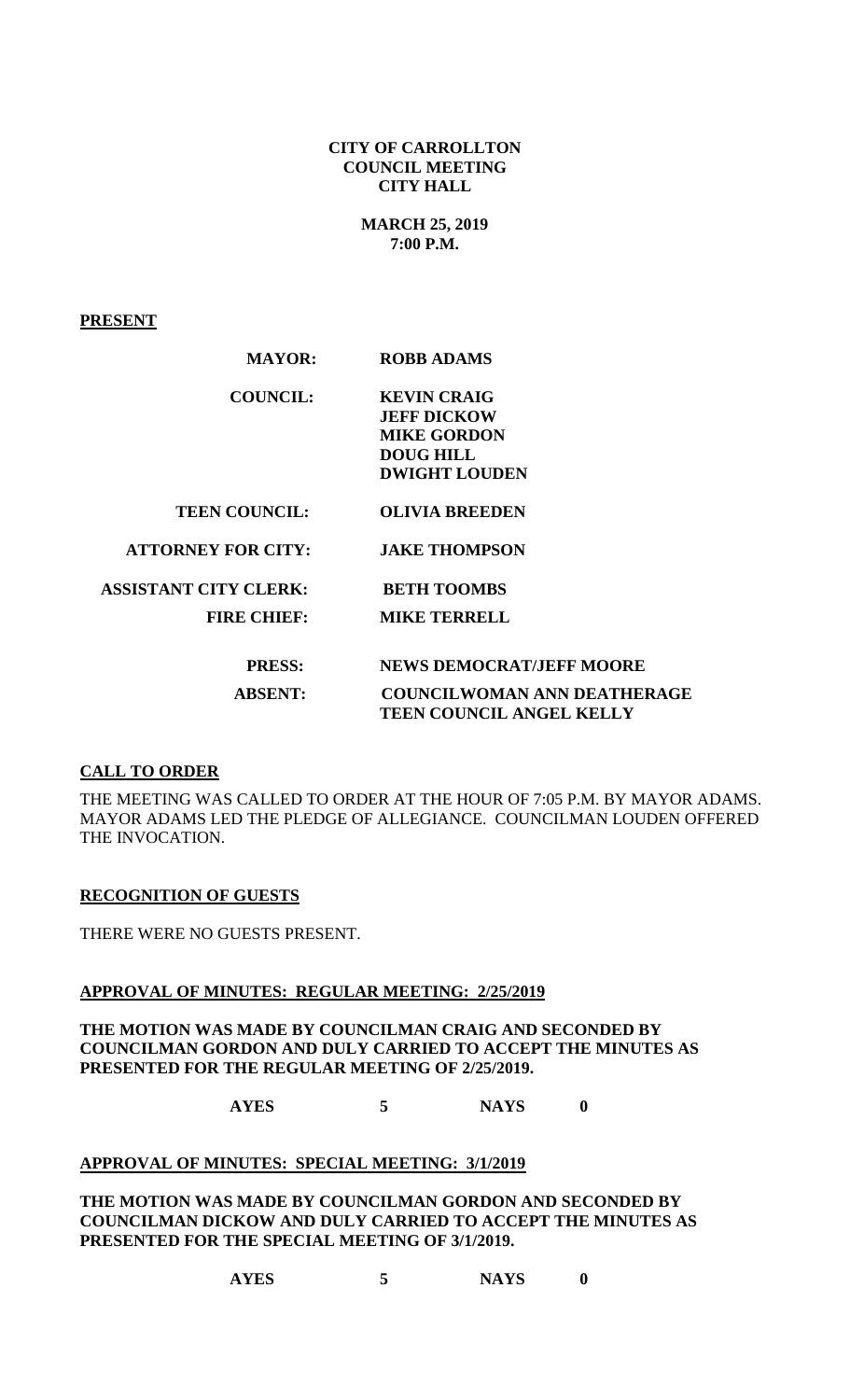## **APPROVAL OF MINUTES: SPECIAL MEETING: 3/14/2019**

#### **THE MOTION WAS MADE BY COUNCILMAN LOUDEN AND SECONDED BY COUNCILMAN GORDON AND DULY CARRIED TO ACCEPT THE MINUTES AS PRESENTED FOR THE SPECIAL MEETING OF 3/14/2019.**

**AYES 5 NAYS 0**

# **RE-APPOINTMENTS TO P.E.A.K.**

## **THE MOTION WAS MADE BY COUNCILMAN CRAIG AND SECONDED BY COUNCILMAN LOUDEN AND DULY CARRIED TO REAPPOINT BILL OSBORNE & GREG GOFF TO P.E.A.K. THEIR TERMS WILL END MARCH 31, 2021.**

**AYES 5 NAYS 0**

## **UNFINISHED BUSINESS**

## **SPLASH PARK**

MAYOR ADAMS CALLED THE SPLASH PARK GUY. HE HAS TO HAVE ELECTRIC AND WATER BEFORE HE CAN BEGIN WORKING. RONNIE HAS DUG PIT FOR CARROLLTON UTILITIES. DAVE WEED IS FINISHING ELECTRICAL WORK. CARROLLTON UTILITIES SHOULD BEGIN WORKING THIS WEEK. THE FENCE WILL BE INSTALLED ONCE ALL WORK IS COMPLETE. MAYOR ADAMS WILL GET UPDATED QUOTES TO MAKE SURE PRICING HASN'T CHANGED ON MATERIAL. THE MAYOR CONFIRMED WITH COUNCIL THAT THEY WANTED A SIX FOOT FENCE SIMILAR TO WHAT IS BEHIND THE LIBRARY. THERE WILL ALSO BE A TWELVE FOOT MAN GATE.

JEFF MOORE SAID THE ROTARY CLUB WILL BE DONATING TWO BENCHES TO BE INSTALLED IN THE FENCED-IN AREA OF THE SPLASH PARK.

## **NEW BUSINESS**

## **EROSION UNDER PAVILLION AT POINT PARK**

COUNCILMAN CRAIG NOTICED DURING A DRIVE-BY OF POINT PARK, THAT THERE HAS BEEN SOME EROSION UNDER THE PAVILLION DUE TO THE FLOODING IN THE AREA. MAYOR ADAMS SAID HE WOULD TALK WITH RON KNIGHT TO CORRECT THE ISSUE.

## **MAYOR'S REPORT**

WORK CAN BEGIN ON CAMERA INSTALLATION AT POINT PARK ONCE RONNIE GETS ELECTRIC RUN.

THERE HAS BEEN A WATER LINE BREAK AT THE CAMPGROUND UNDER THE ROAD. IT HAS BEEN REPAIRED. NEW SHUT-OFF VALVES HAVE BEEN INSTALLED. THE MAYOR SAID THERE WILL BE DISCUSSION AT TUESDAY'S CARROLLTON UTILITIES' MEETING REGARDING THE \$8,000 WATER BILL.

MAYOR ADAMS IS GOING TO CONTACT THE OWNER OF THE HOT BOX COMPANY TO SEE WHEN HE IS GOING TO COME DOWN AND DEMONSTRATE THE EQUIPMENT. THE ASPHALT COMPANIES SHOULD BE OPENING SOON FOR THE SEASON. COUNCILMAN GORDON SUGGESTED THAT RONNIE GO WITH THE GUY WHEN THEY PICK UP THE ASPHALT.

COUNCILMAN CRAIG ASKED ABOUT THE LIGHT POLES ALONG THE RIVER WALK. MAYOR ADAMS SAID K.U. KNEW ABOUT THEM PRIOR TO THE SECOND FLOOD. HE WILL CONTACT K.U. TO SEE WHEN THEY WILL BE BACK TO FIX. RONNIE IS GETTING ESTIMATES ON THE TRAIL HEAD SIGN THAT IS BROKEN.